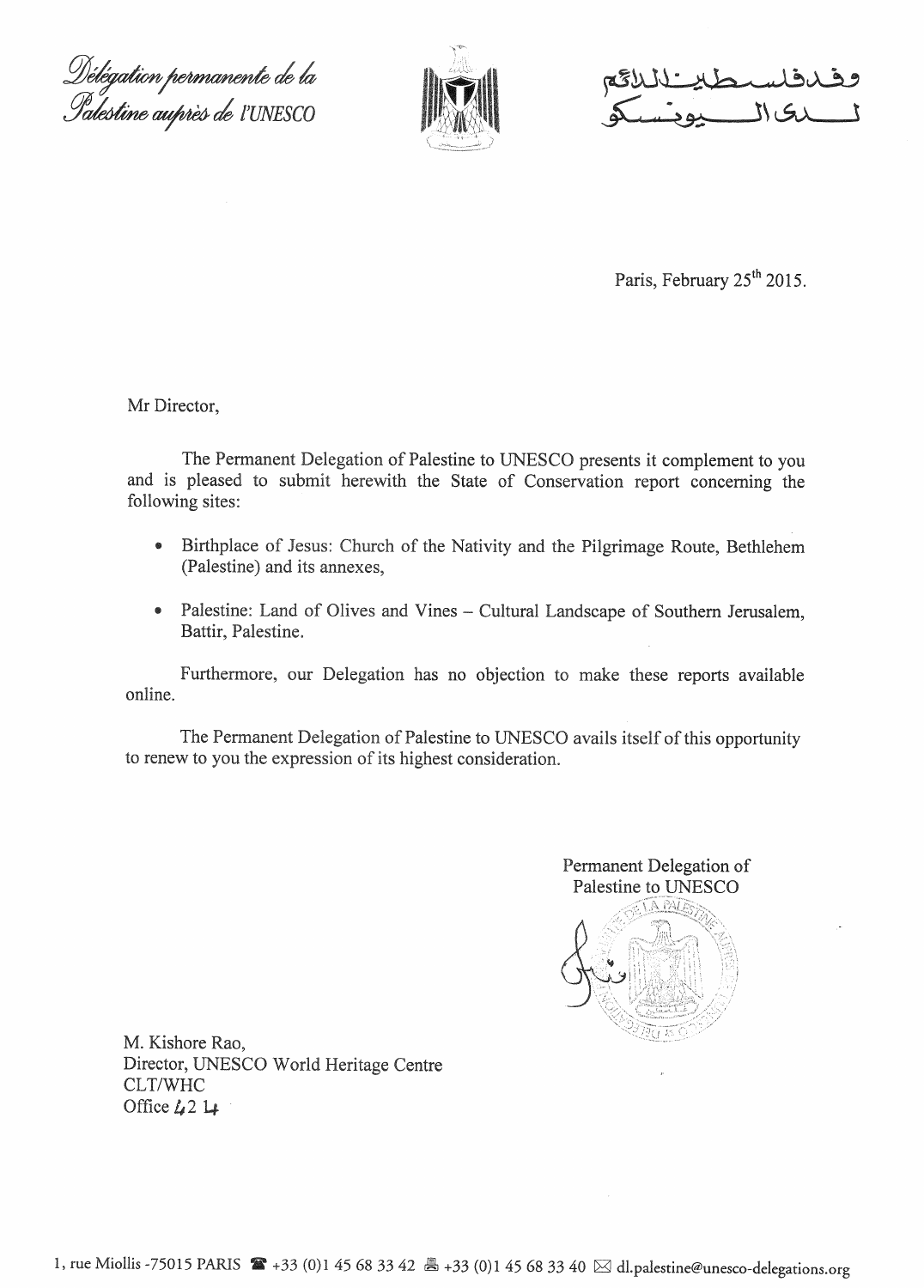

State of Palestine

# **State of Conservation Report**

**for**

# **Palestine: Land of Olives and Vines – Cultural Landscape of Southern Jerusalem, Battir (1492) – Palestine**



**Bethlehem, Palestine February 2015**

Palestine: Land of Olives and Vines Cultural Landscape of Southern Jerusalem, Battir Page 1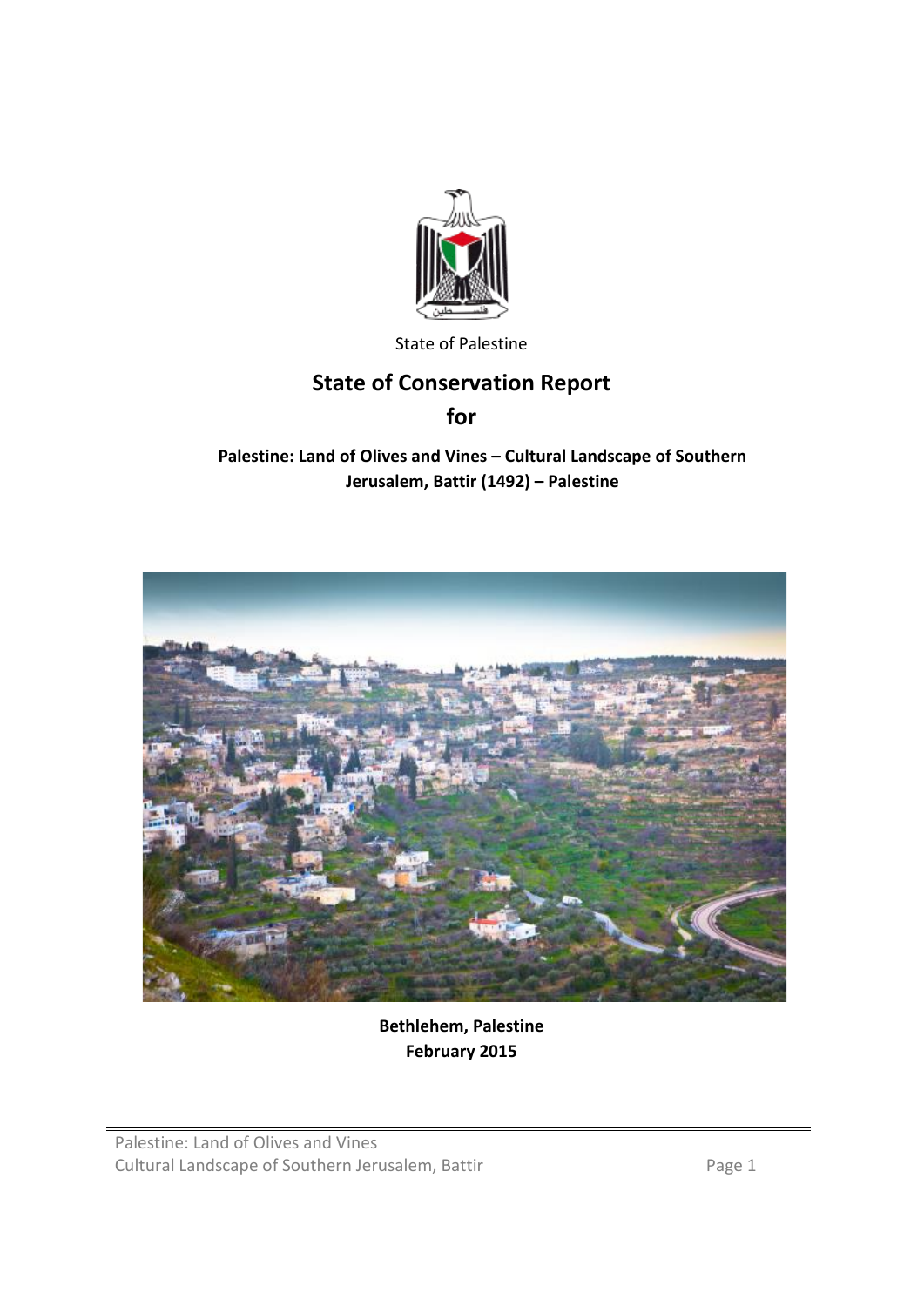The State of Conservation Report (SoC) for the World heritage Site (WHS) of the **Palestine: Land of Olives and Vines: Cultural Landscape of Southern Jerusalem, Battir (1492) was** prepared by the Ministry of Tourism and Antiquities in close cooperation with Battir village Council and the Centre for Cultural Heritage Preservation in Bethlehem (CCHP).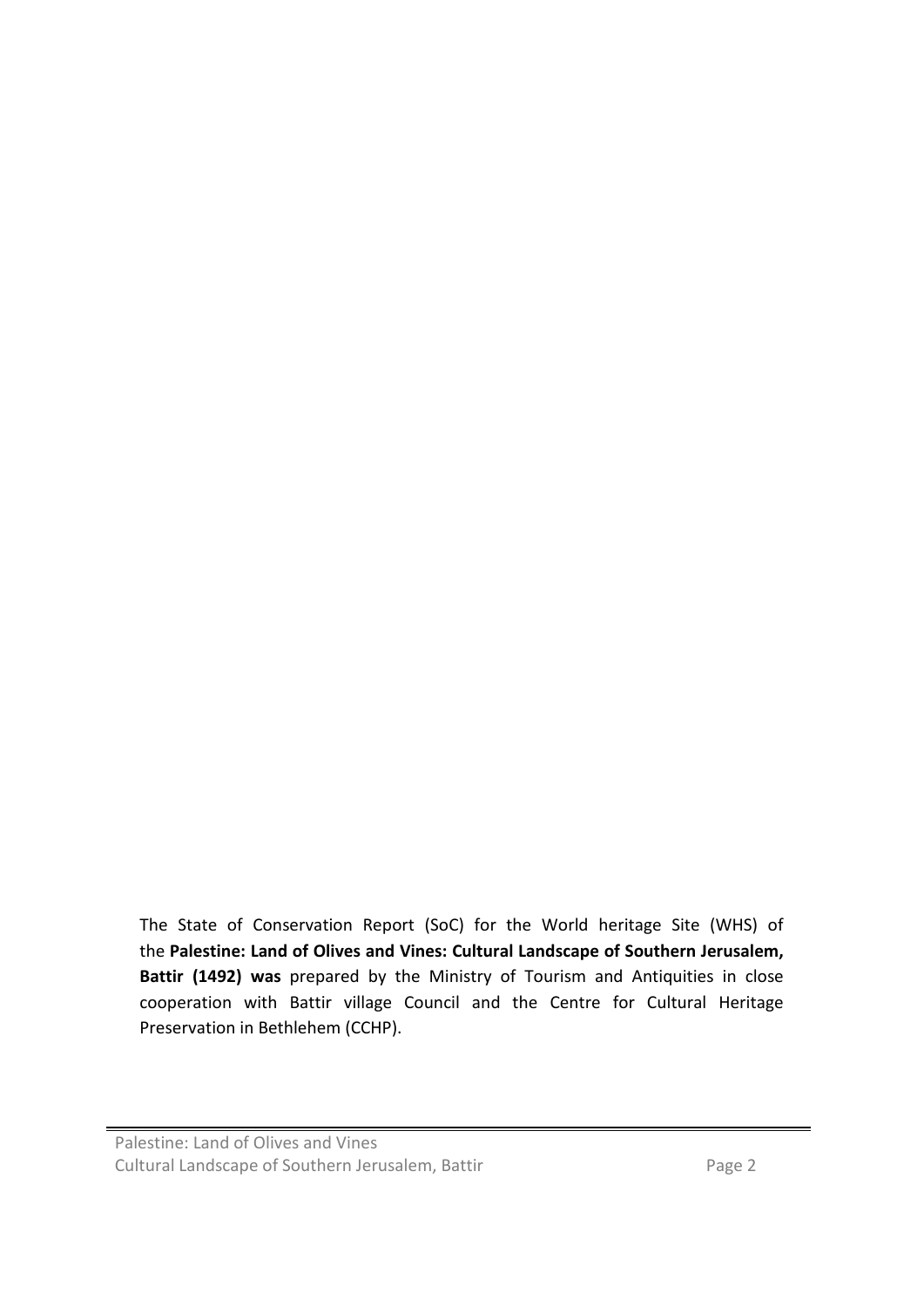# **Contents**

| $\mathbf{1}$ |      |                                                                                 |  |
|--------------|------|---------------------------------------------------------------------------------|--|
| 2.           |      |                                                                                 |  |
|              |      |                                                                                 |  |
|              |      |                                                                                 |  |
| 3.           |      | Implemented and Future actions to Secure the Conservation of the Property7      |  |
|              |      | 3.1. The Geo-political Situation and the Case against the "Wall" at the Israeli |  |
|              |      |                                                                                 |  |
|              | 3.3. | Enhancing the Physical Situation in and around the Property 11                  |  |
|              | 3.4. |                                                                                 |  |
| 4.           |      |                                                                                 |  |

<span id="page-3-0"></span> $\overline{a}$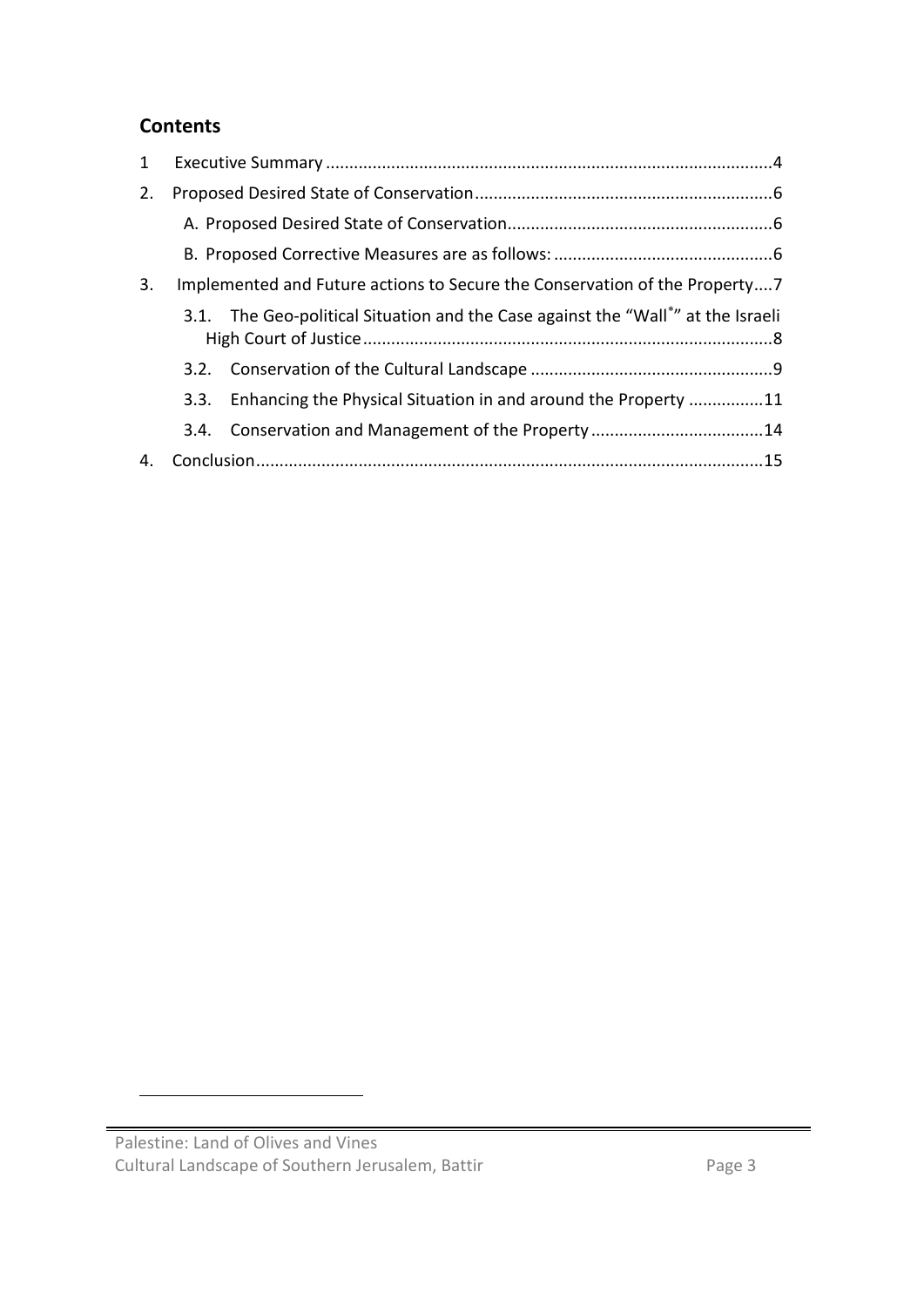#### **1 Executive Summary**

**Palestine, Land of Olives and Vines: Cultural Landscape of Southern Jerusalem, Battir, Palestine (Ref. 1492) was inscribed on World Heritage List on an emergency basis, on the basis of criteria (iv) and (v); and immediately on the List of World Heritage in Danger in 2014 after acknowledging that the landscape had become vulnerable under the impact of socio-cultural and geo-political transformations that could bring irreversible damage to its authenticity and integrity, citing specifically the start of construction of an Israeli "Wall" that may isolate farmers from fields they have cultivated for centuries.**

Since inscription of the property on the List of World Heritage in Danger on  $20<sup>th</sup>$  June 2014 at the 38<sup>th</sup> session of the World Heritage Committee (Doha, Qatar, 15-25 June 2014), Palestine has prepared proposed a desired state of conservation and corrective measures aimed at ameliorating the situation of the site in respect to the various factors that affect the property.

Key corrective measure focused on the imminent threat derived from an Israeli plan to construct a "Wall" along the property, which would bring irreversible damage to its authenticity and integrity. As mentioned in the nomination dossier, in 2012 the Village Council of Battir had filed a petition before the Israeli Supreme Court to counter the construction of the "Wall". Following the inscription of the property **on World Heritage List** in June 2014, **the Israeli High Court of Justice on 4 January 2015 decided to freeze the construction of the "Wall"**, however the decision was made due to the lack of funds for 2015, and the state reserved the right to build the Wall through the Nahal Refaim Valley in the future, saying it believes its route takes into account environmental objections raised by Friends of the Earth Middle East.

Although these developments are to be considered as a positive factor towards the protection of the property, the geo-political changes still affecting the property, as proposed in the nomination document, are foreseen to remain unchanged. The geopolitical changes still accelerate the processes of abandonment of agricultural practices seriously affecting the socio-cultural factors, which has already been in decline due to economic and cultural transformations dynamics that affect many other rural areas of the world. The combinations of these two macro scale factors have a negative impact on the functionality of the landscape, with increasingly disruptive effects on its integrity.

Taking into consideration that this cultural landscape is affected by external and internal factors, that are both negatively affecting the quality of the landscape at the visual, ecological, socio-economic and cultural levels, Palestine is committed to continue its action in promoting and implementing a set of corrective measures,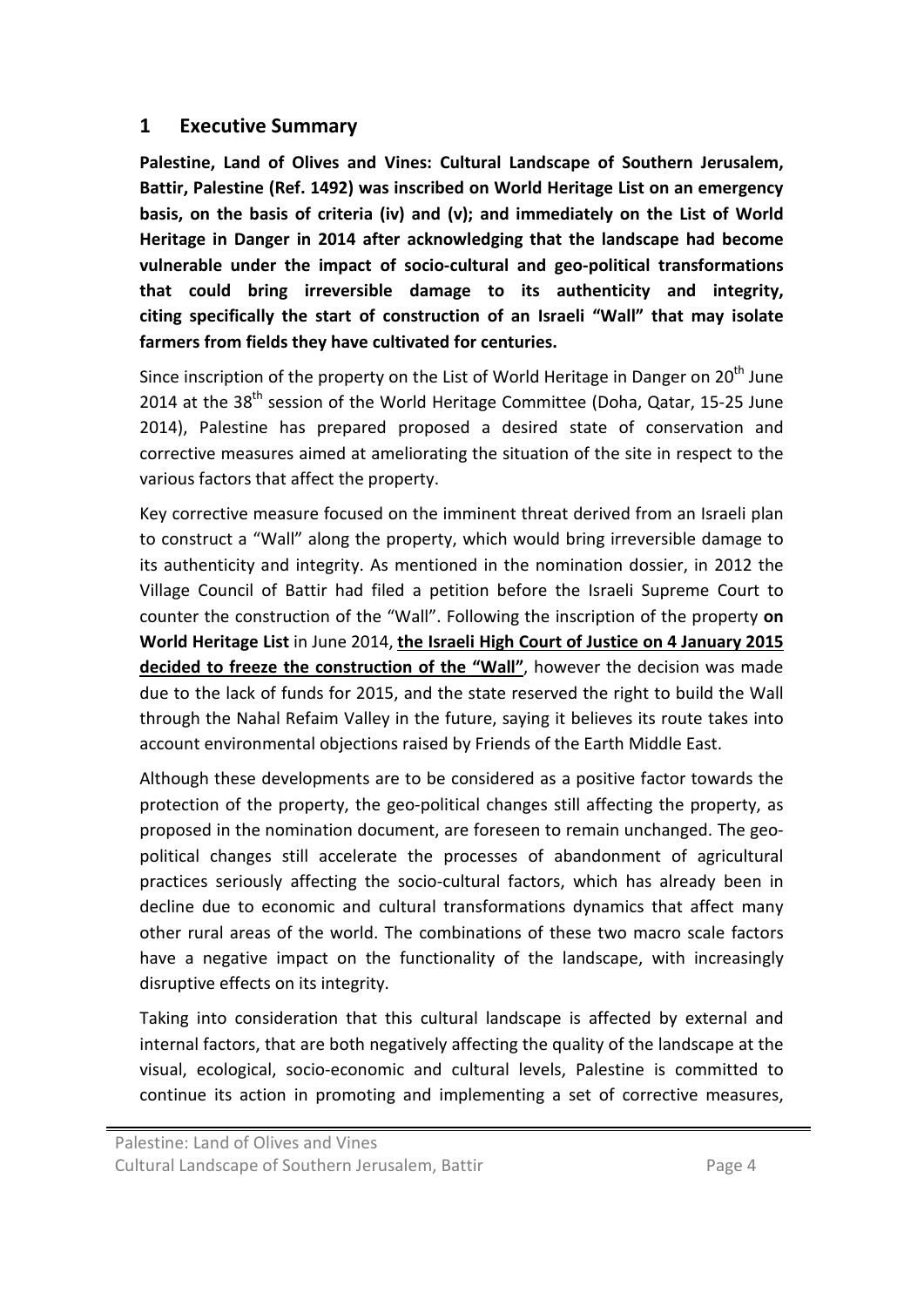especially those aiming to conserve and manage the property in line with international standards.

Realizing that a "Management Plan" and a "Conservation Plan" is considered a key component that shall ensure an adequate respect and effective safeguarding of the property and its embedded values. The stakeholders are committed to proceed on the preparation of holistic "Management Plan" and "Conservation Plan" for the integrated safeguarding and sustainable use of the property based on the guidelines prepared in the nomination file. Also, the plan shall be based on earlier efforts of Battir village council to prepare this plan.

In the light of the above, and in spite of the successful developments achieved since inscription of the property, Palestine wishes to retain the property "**Palestine, Land of Olives and Vines: Cultural Landscape of Southern Jerusalem, Battir" from the** List of World Heritage in Danger.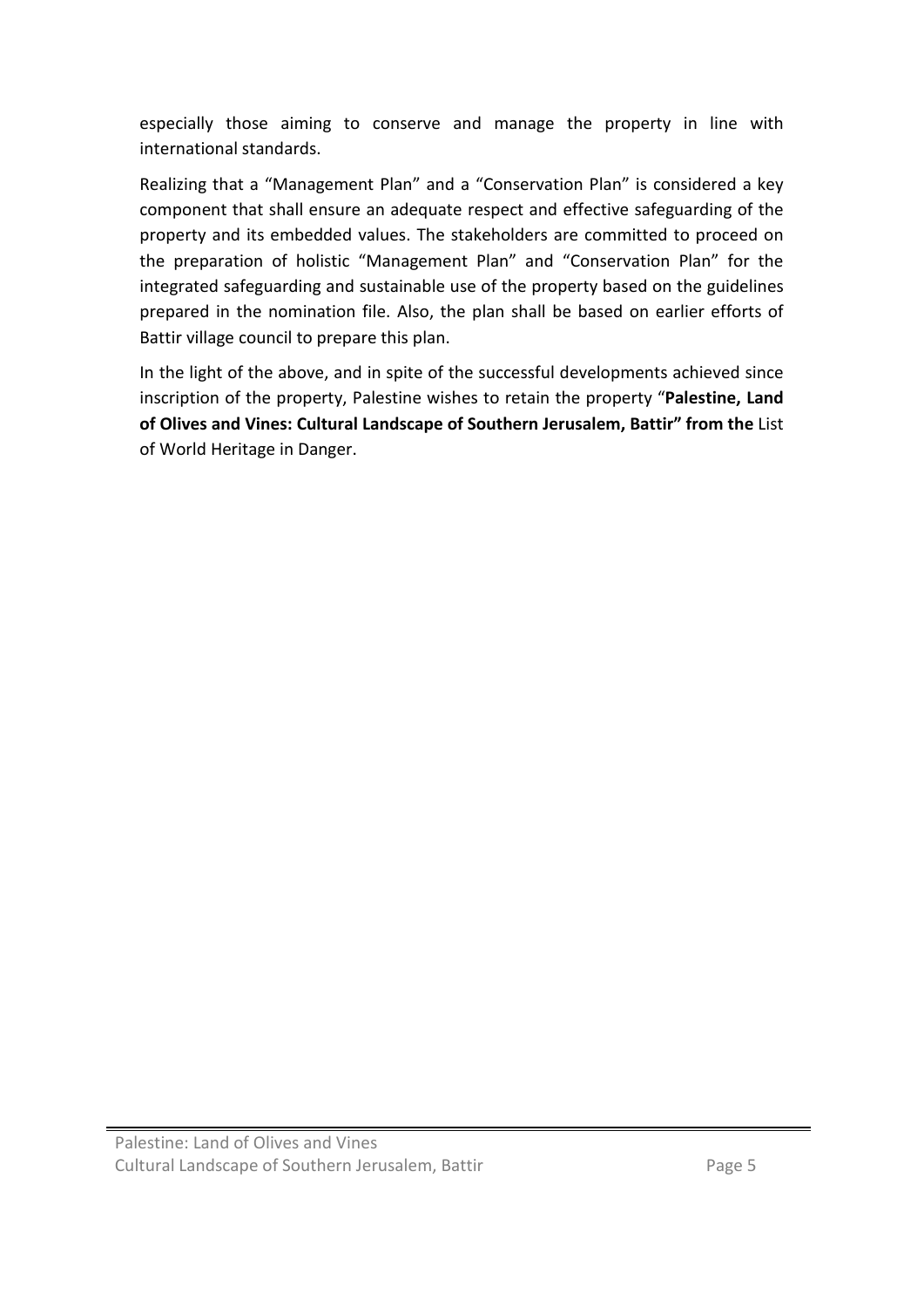# 2. Proposed Desired State of Conservation

Until the preparation of this report, the desired state of conservation and the corrective measures for the removal of the Site form the Danger List was not adopted yet. Accordingly, a proposed Desired State of Conservation was prepared by the stakeholders based on the emergency basis that justified the inscription of the Site on World Heritage in Danger, and on the factors that are affecting the property according to the nomination document.

## **A. Proposed Desired State of Conservation**

- Dismissing the plans to build a "Wall" along the property, or within its settings.
- Retrieving an desired state of conservatoin of the agricultural terraces and their components including the watchtowers and drystone walls throughout the property.
- Enhancing the physical situation in and around the WHS and its buffer zone.

# **B. Proposed Corrective Measures are as follows:**

# *B.1. Dismissing the plans to build a "Wall" along the property, or within its settings.*

A binding decision adopted by Israel stipulating that no "Wall" shall be constructed in, or around the site. The decision has to secure the protection of the site and settings. It is worth mentioning that on 9 July 2004, the International Court of Justice considered that the construction by Israel of a wall in the Occupied Palestinian Territory and its associated régime are contrary to international law and are considered illegal; hence here that the Wall may refer to any barrier whether it is a physical wall or a fence.

The decision has to be clear; it is worth pointing out that the decision of the Israeli High court did not close off the future possibility for the Israeli government to ask to build a "Wall" through Battir.

This binding decision is in conformity with Article 6, section 3, of the World Heritage Convention (1972), which states that "*Each State Party to this Convention undertakes not to take any deliberate measures which might damage directly or indirectly the cultural and natural heritage referred to in Articles 1 and 2 situated on the territory of other States Parties to this Convention*".

B.2.*Retrieving an appropriate state of conservatoin of the agricultural terraces and their components including the watchtowers and drystone walls throughout the property.*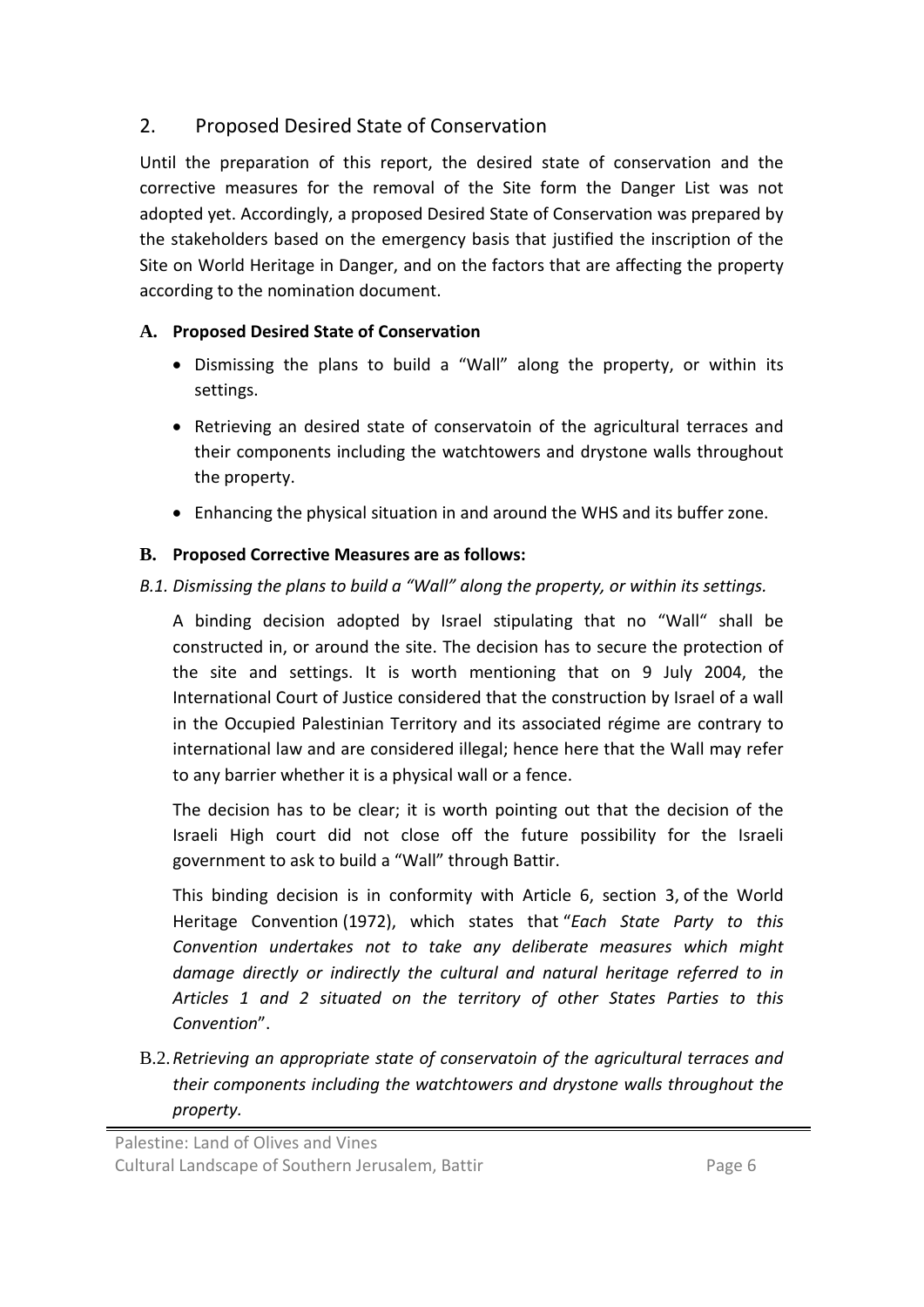In order to retrieve an appropriate state of conservation for the cultural landscape, the following should be accomplished:

- Prepare a Conservation and Management Plan for the World Heritage Site; the conservation plan should indicate the desired state of conservation and the measures that should be implemented in order to achieve it.
- Prepare a set of indicators for monitoring the property.
- Prepare detailed specification for the actions that should be implemented in order to achieve the desired state of conservation.
- Full implementation of all actions, which are considered important as indicated in the conservation plan, for reaching the desired state of conservation based on the indicators.

Several restrictions and constrains that prevent the farmers from restoring the terraces and the agricultural watchtowers is applied by the Israeli occupation authorities in areas that are close to the borders; however, the various stakeholders and local community are committed to retrieving the desired state of conservation, and shall work together on the preparation of a comprehensive conservation and management plan based on previous efforts of the village council and the Ministry of Tourism and Antiquities.

#### *B.3. Enhancing the physical situation in and around the WHS and its buffer zone*

Several factors, including internal and external factors, have contributed to the deterioration of the physical situation throughout the village of Battir. This deterioration, which is mainly related to the lack of sewage and appropriate water network, is negatively affecting the agricultural terraces that are in close contact with the village.

The proposed conservation plan and management plan shall take into consideration these factors and shall indicate the necessary corrective measures to ensure enhancing the physical situation in and around the site. In general, the enhancement of the physical situation of the property and retrieving an appropriate state of conservation not only depend on socio-cultural factors but also on geo-political factors.

3. Implemented and Future actions to Secure the Conservation of the Property

The proposed Desired State of Conservation was prepared based on the geo-political and socio-cultural factors that are negatively affecting the property, as indicated in the nomination document, and as acknowledged in the evaluation report prepared by the Advisory Bodies to the World Heritage Committee. The various stakeholders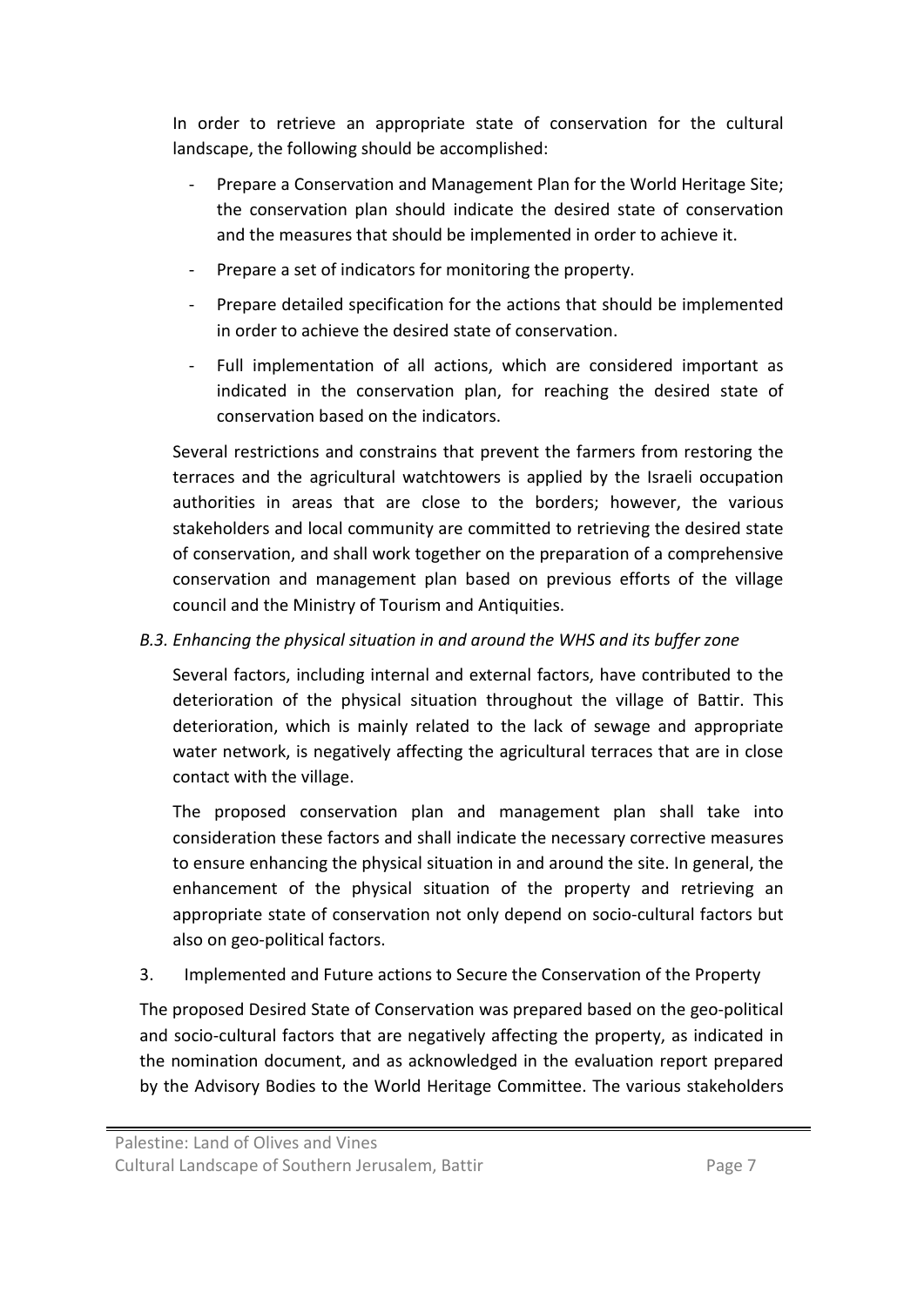are committing to safeguarding the cultural landscape, and do realize that it is their responsibility to develop actions that aim to achieve this goal.

Since inscription of the property on the List of World Heritage in Danger on  $20<sup>th</sup>$  June 2014 during the  $38<sup>th</sup>$  session of the World Heritage, progress towards achieving the proposed Desired State of Conservation has been sought by the various stakeholders. In fact, the stakeholders, including the Ministry of Tourism and Antiquities, Battir village council and its Landscape Eco-museum and the Centre for Cultural Heritage Preservation, in addition to the local community, were aware of the threats that are affecting the landscape and were implementing actions to face these threats before the inscription date.

In addition to the projects and activities that were mentioned in the nomination document, the following actions took place since the inscriptions; these actions are divided to four categories that include: (1) the geo-political situation and the case at the Israeli High Court of Justice against the construction of the "Wall", (2) the conservation of some of the components of the cultural landscape, (3) the enhancement of the physical situation in and around the property, and (4) conservation and management of the property.

#### **3.1. The Geo-political Situation and the Case against the "Wall" at the Israeli High Court of Justice**

The geo-political context in which the property lies, and namely the direct and indirect affects of the illegal construction of settlements on surrounding hills, the proposed illegal construction of the "Wall" are considered the major threat on the authenticity and integrity of the property.

On 4<sup>th</sup> January 2015, the Israeli High Court of Justice froze plans for the construction of the" Wall" along the property. This concluded a three-years legal battle in response to petitions submitted by the village of Battir supported by the State of Palestine, and Friends of the Earth Middle East. The decision came after the Israeli government chose not to reauthorize the 2006 plan for a three-kilometre stretch of the "Wall", and subsequently revealed that the plan was not a high security priority.

The decision came after Israel's Minister of Defence said the state did not intend to complete the Wall in Battir, because it was not a priority and the area is not a security threat; this was a change from his previous position that building the Wall through Battir was a security necessity for Israel. The court did not close off the future possibility that the Israeli government will ask to build the Wall through Battir. However, the ruling said that if that happens, the state would have to put in a new request, and the environmental groups would then be able to issue new objections.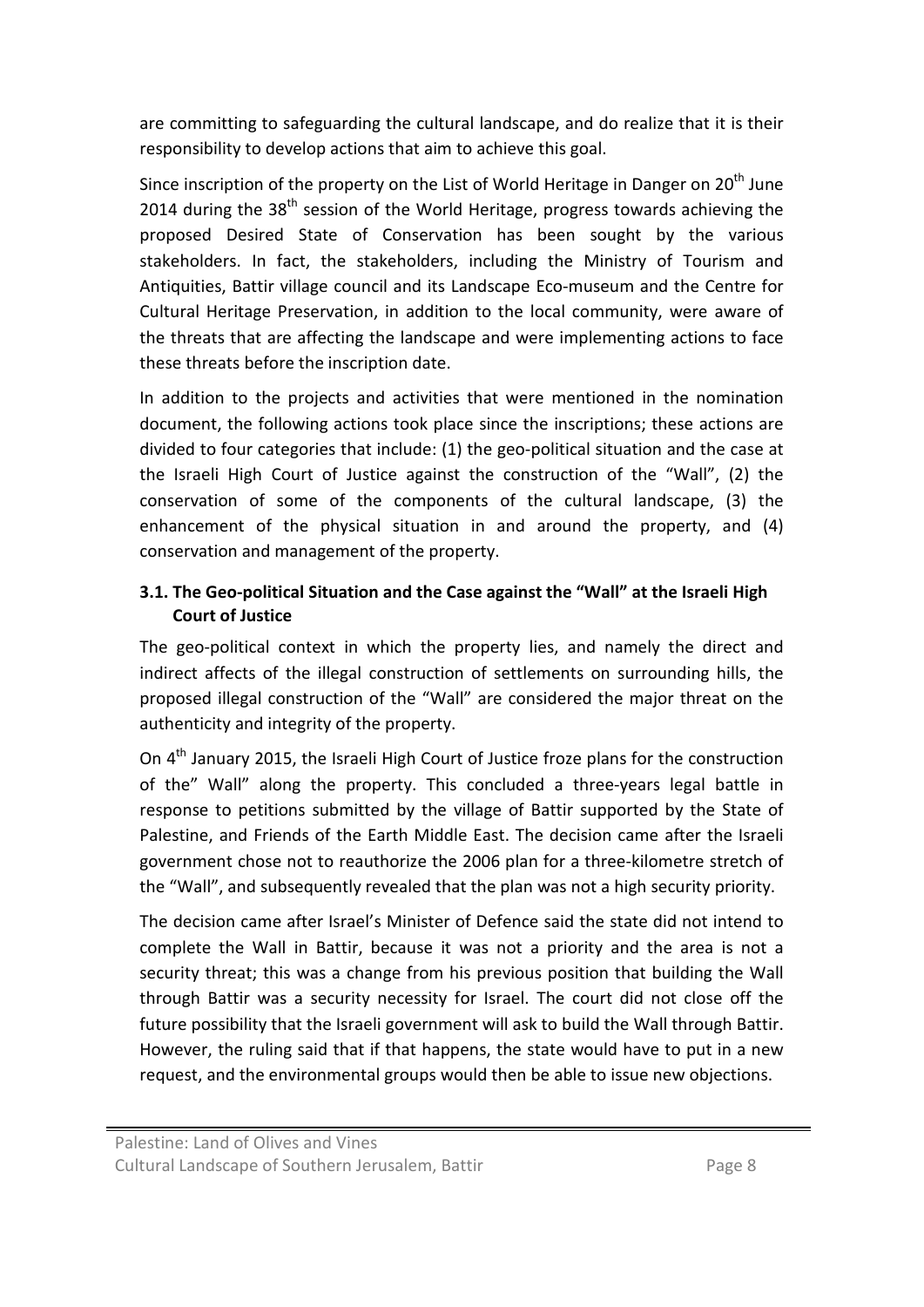The above mentioned decision of the Israeli High Court of Justice was taken after the site was inscribed on the World Heritage List and on the List of World Heritage in Danger during the 38<sup>th</sup> session of the World Heritage Committee. Although, this is a positive factor towards protecting the Site and its authenticity and integrity, the threats resulting from the construction of a "Wall" along the property remain valid until a binding decision adopted by Israel stipulating that no "Wall" shall be constructed in, or around the site. The decision has to secure the protection of the site and its settings.

Moreover, illegal construction of settlements on surrounding hills is affecting negatively the quality of the landscape at the visual setting and ecological system of the property. For a great part, these factors are related to direct acts of the Israeli occupation authorities, and shall be also dismissed upon a binding decision ensures the protection of the property. Such acts are progressively enclaving both the territorial area and the inhabitants of Battir, and thus severely threatening the integrity of its landscape and the sustainability of its ecological and environmental equilibrium, in addition to preventing the local community from maintaining their agricultural lands in the areas that are close to the settlements.

(For further information, refer to Chapter 7 of the nomination document)

#### **3.2. Conservation of the Cultural Landscape**

The various stakeholders realize their role in achieving an appropriate state of conservation of the various components of the property, and have been working tirelessly on implementing several projects in this field. Several projects were implemented in this field before the inscription of the property, and were noted in the nomination document. Since the inscription of the property, several other projects were designated by the various stakeholders.

The local community in Battir have worked together on "Battir 2020", a creative initiative that aims to implement sustainable cultural events through setting up working domestic groups in various fields. These groups shall work on implementing awareness programmes for the inhabitants about the WHS and the importance of maintaining its Outstanding Universal Value. The initiative has been established by the youth of the village, and has 50 participating young women and men.

Until the preparation of this report, the following projects and activities were implemented in this category: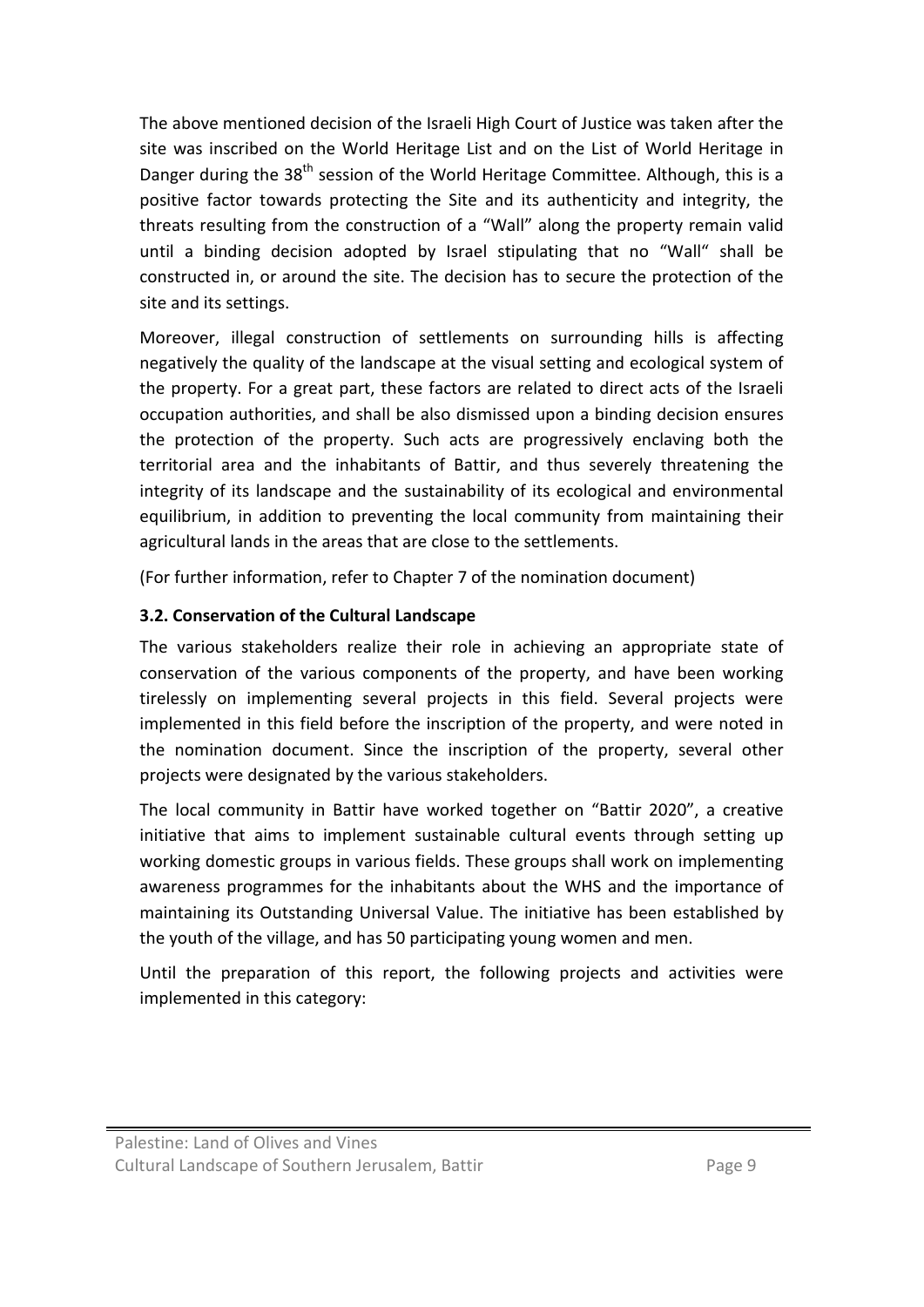| No. | Project                                            | <b>Completion date</b> | <b>Brief Description</b>                                                                                                                                                                                                                                                                                                                                               |
|-----|----------------------------------------------------|------------------------|------------------------------------------------------------------------------------------------------------------------------------------------------------------------------------------------------------------------------------------------------------------------------------------------------------------------------------------------------------------------|
| 1   | Rehabilitation of traditional<br>irrigation system | November 2014          | project included<br>The<br>the<br>maintenance of circa 400 meters of<br>the water channels stretching<br>between the spring of 'Ain al-Balad<br>to the irrigated fields.<br>works included<br>The<br>periodic<br>maintenance works<br>that<br>are<br>implemented by the farmers, in<br>addition to the rehabilitation of the<br>surrounding yards.<br>Funded by: UNRWA |

The local community also intensified the work on the periodic maintenance of the dry-stone walls throughout the property, and various voluntary campaigns were implemented by the village council and the local community in the preservation activities, which took place between April and June 2014.

The dumpsite, which was reclaimed in 2010, is currently recovering. Moreover, the Joint Service Council have increased number of collection times of the solid waste from the containers, which shall contribute to eliminating dumping the solid waste in the open fields; the Joint Service Council shall be working on increasing the number of containers in the village and equipping new vehicles for collecting the solid waste, which shall enhance the efficiency of the process.

Future actions shall be designed to ensure that conservation of the property, and to enhance its various components. The proposed designs and impact assessment reports of the projects shall be submitted to the World Heritage Centre and its Advisory Bodies in order to obtain their feedback on each project before the commencing with the work. These actions include:

| No. | Project                                          | <b>Expected</b><br><b>Completion date</b> | <b>Brief Description</b>                                                                                                                                                                                                                             |
|-----|--------------------------------------------------|-------------------------------------------|------------------------------------------------------------------------------------------------------------------------------------------------------------------------------------------------------------------------------------------------------|
| 1   | Rehabilitation of the Spring<br>of 'Ain al-Balad | October 2015                              | The<br>project aims at<br>the<br>rehabilitation of Ain al-Balad and<br>its surroundings; the spring is<br>located in the buffer zone. The<br>project shall include maintenance<br>works of the spring and minor<br>interventions on its surrounding. |

Palestine: Land of Olives and Vines

Cultural Landscape of Southern Jerusalem, Battir Page 10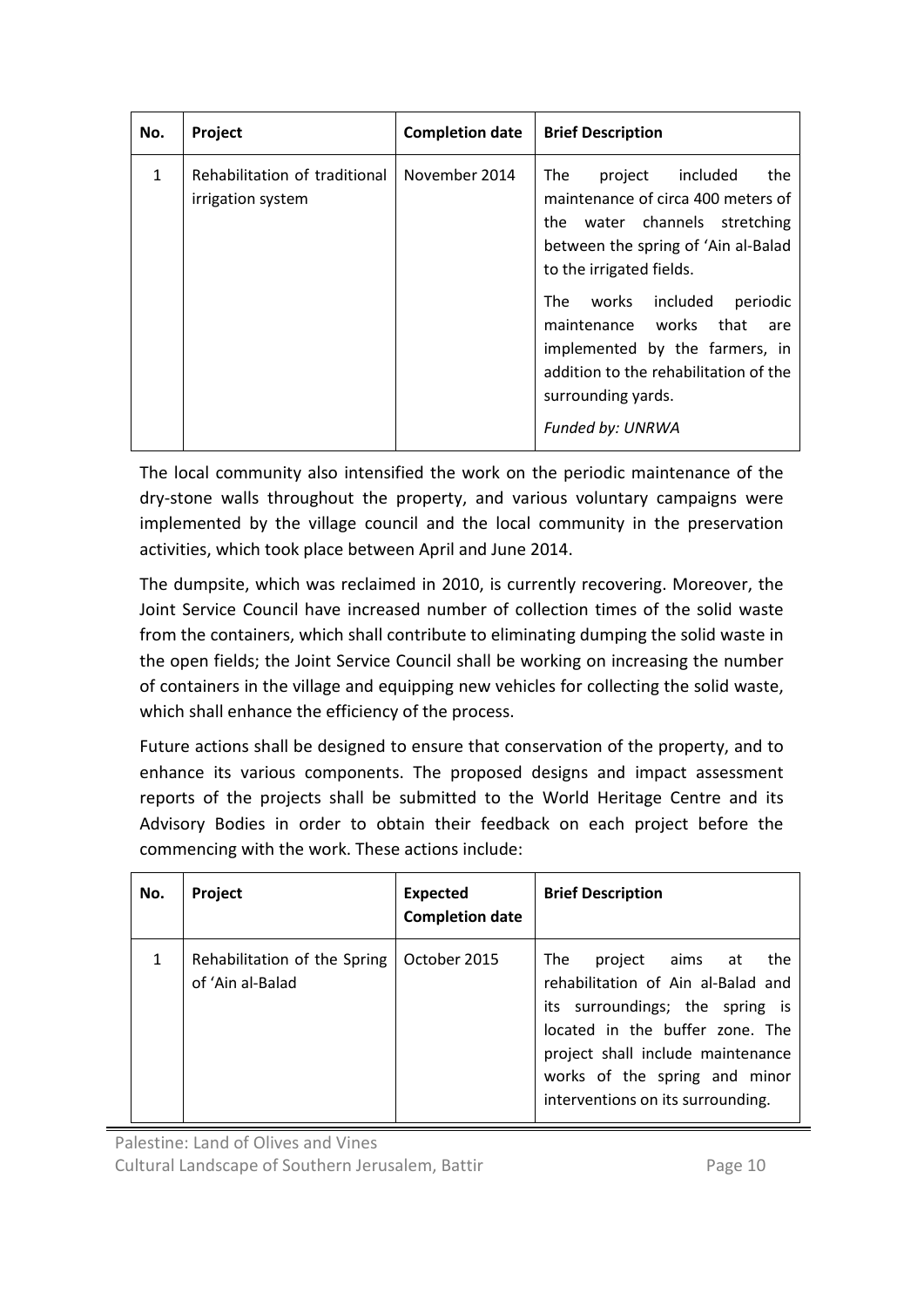|  |                         |                   | Funded by: Battir village council,<br>and civil society organizations                                                                                                                |
|--|-------------------------|-------------------|--------------------------------------------------------------------------------------------------------------------------------------------------------------------------------------|
|  | <b>Shops Renovation</b> | <b>March 2016</b> | Rehabilitation of the shops located<br>along the main street in Battir, the<br>project aims at enhancing the<br>physical situation in the area.<br>Funded by: Battir Village Council |

#### **3.3. Enhancing the Physical Situation in and around the Property**

The various stakeholders realize the negative impacts that result from the weak infrastructure of the village, which is an essential part of the buffer zone, on the Site and its various components. Since the inscription of the Site on the World Heritage List, the stakeholders have been seeking to enhance the physical situation in and around the property, and have worked on designing and implementing various activities in this field.

Several rehabilitation projects that aimed to adapt abandoned traditional buildings inside the historic centre of Battir (the core zone) to use them as facilities to serve the site. These projects included the rehabilitation of Dar Al-Bader as a locale for Battir Landscape Eco-museum and Visitors Information Centre (2008), and the rehabilitation of Abu Hassan as a guesthouse (2012) for the visitors of the property.

Until the preparation of this report, the following projects were implemented in this category:

| No.            | Project                                            | <b>Completion date</b> | <b>Brief Description</b>                                                                                                                                                                                                                                                                                                                                           |
|----------------|----------------------------------------------------|------------------------|--------------------------------------------------------------------------------------------------------------------------------------------------------------------------------------------------------------------------------------------------------------------------------------------------------------------------------------------------------------------|
| $\mathbf{1}$   | Enhancement of several<br>roads within the village | <b>July 2015</b>       | project aims at<br>The<br>the<br>rehabilitation at various streets in<br>the village including: the main<br>street, the road that leads to the<br>public park, and the rehabilitation<br>of the public park and its parking<br>lot.<br><b>Funded by: United States Agency</b><br>for International Development<br>(USAID) through the West Bank<br>Compete Project |
| $\overline{2}$ | Renewing the main water<br>supply network          | November 2015          | Replacing the main water supply<br>network in the village of Battir.                                                                                                                                                                                                                                                                                               |

Cultural Landscape of Southern Jerusalem, Battir **Page 11** Page 11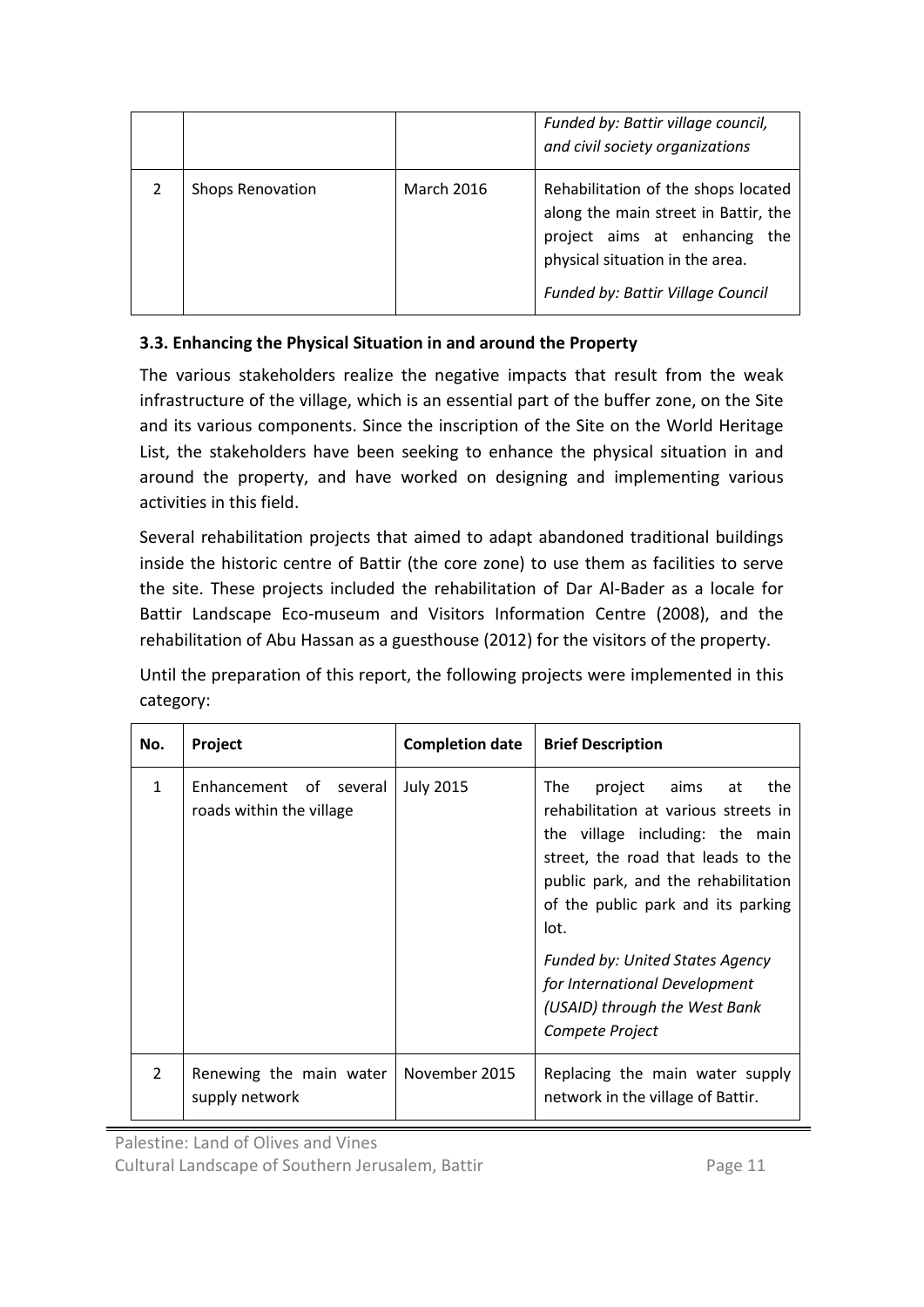|  | <b>Funded by: United States Agency</b> |
|--|----------------------------------------|
|  | for International Development          |
|  | (USAID)                                |

Future actions aim to address the threats mentioned in the nomination document. The proposed designs and impact assessment reports shall be submitted to the World Heritage Centre in order to obtain their feedback on each project before the commencing with the work. These actions include:

| No.            | Project                                                                                                                                                                | <b>Expected</b><br><b>Completion date</b>                                                  | <b>Brief Description</b>                                                                                                                                                                                                                                                                                                                                                                                                                                                                                                                                                                                                                                                                                                                                                                                                                                                                                                                                               |
|----------------|------------------------------------------------------------------------------------------------------------------------------------------------------------------------|--------------------------------------------------------------------------------------------|------------------------------------------------------------------------------------------------------------------------------------------------------------------------------------------------------------------------------------------------------------------------------------------------------------------------------------------------------------------------------------------------------------------------------------------------------------------------------------------------------------------------------------------------------------------------------------------------------------------------------------------------------------------------------------------------------------------------------------------------------------------------------------------------------------------------------------------------------------------------------------------------------------------------------------------------------------------------|
| $\mathbf{1}$   | Supply<br>Water<br>and<br>Improvements<br>Sanitation<br>Bethlehem<br>for<br>West<br><b>Villages Project</b><br>(Hussan, Nahhalin, Battir,<br>Al-Walaja and Wadi Fukin) | <b>March 2015</b><br>of<br>Completion<br>feasibility<br>study<br>and conceptual<br>designs | The village council, in cooperation<br>with the Joint Service Council of<br>Bethlehem West Rural Area and<br>the Water Supply and Sewerage<br>Authority (WSSA) in Bethlehem, is<br>working on a plan to connect the<br>village with a sewage network that<br>disposes the wastewater<br>in<br>a a<br>treatment plant, which will process<br>the water for agricultural purposes.<br>The project aims at improving<br>water supplies and sanitation in<br>villages;<br>this<br>these<br>shall<br>be<br>achieved through reviewing<br>the<br>sanitation<br>village<br>and<br>implementing feasible sanitation,<br>wastewater disposal and treatment<br>options based on village/regional<br>goals and objectives.<br>Upon the completion<br>of the<br>feasibility study and conceptual<br>design,<br>impact<br>an<br>assessment<br>report shall be submitted to the<br>World<br>Heritage<br>for<br>Centre<br>assessment.<br>Funded by: State and Peace-<br>building Fund |
| $\overline{2}$ | Establishment of a sewage                                                                                                                                              | November<br>2015<br>(commencement                                                          | Proposed project to establish a<br>network.<br>sewage<br>An<br>impact                                                                                                                                                                                                                                                                                                                                                                                                                                                                                                                                                                                                                                                                                                                                                                                                                                                                                                  |

Palestine: Land of Olives and Vines

Cultural Landscape of Southern Jerusalem, Battir Page 12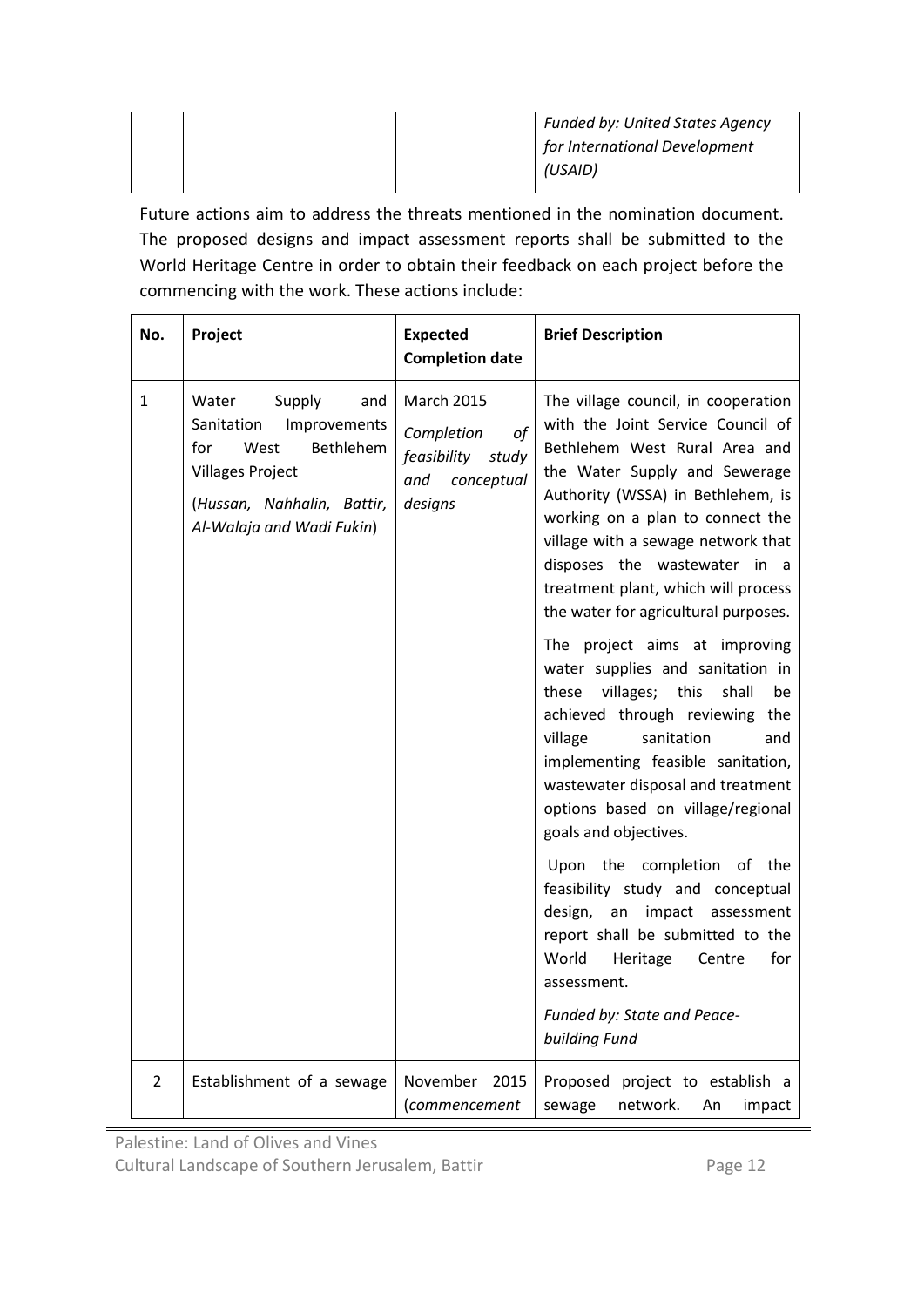|   | network                                                       | date)                                                                   | assessment<br>report<br>shall<br>be<br>submitted to the World Heritage<br>Centre upon the preparation of the<br>conceptual designs of the project.<br>Funded by: World Bank                                                                                                                                                                                                                                                                                                                                                                                                                                                                            |
|---|---------------------------------------------------------------|-------------------------------------------------------------------------|--------------------------------------------------------------------------------------------------------------------------------------------------------------------------------------------------------------------------------------------------------------------------------------------------------------------------------------------------------------------------------------------------------------------------------------------------------------------------------------------------------------------------------------------------------------------------------------------------------------------------------------------------------|
| 3 | Wastewater<br>Treatment<br><b>Plant for Battir and Hussan</b> | Depends on the<br>advice<br>of<br>the<br>World<br>Heritage<br>Committee | Construction<br>of<br>a<br>wastewater<br>treatment plant to treat the<br>discharged<br>from<br>the<br>sewage<br>villages of Battir and Hussan and to<br>promote the re-use of treated<br>wastewater in the area. It will be<br>established in the buffer zone of<br>the WHS after a comprehensive<br>consultation<br>the<br>with<br>World<br>Heritage<br>Committee<br>its<br>and<br>Advisory Bodies.<br>The<br>shall<br>treatment<br>plant<br>contribute<br>resolving<br>to<br>underground water<br>pollution,<br>which is causing severe damage to<br>the springs and irrigated crops.<br>Funded by: Italian International<br>Cooperation (committed) |
| 4 | Renewing<br>Water<br><b>Distribution Networks</b>             | <b>July 2015</b><br>(Commencement<br>date)                              | Renewing the secondary water<br>distribution networks in the village.<br>Funded by: World Bank &<br>implemented in Cooperation with<br>Ministry of Local Government                                                                                                                                                                                                                                                                                                                                                                                                                                                                                    |
| 5 | Rehabilitation & pavement<br>of internal roads                | December 2015                                                           | The<br>the<br>project<br>aims<br>at<br>rehabilitation at internal in the<br>village.<br>Funded by: Ministry of Local<br>Government                                                                                                                                                                                                                                                                                                                                                                                                                                                                                                                     |

UNESCO Office in Ramallah has been actively involved in supporting the safeguarding of the site as part of the collective efforts for the safeguarding of the WH property. Several visits to the property and meetings with the Village Council and potential donors took place since the inscription of the site on the World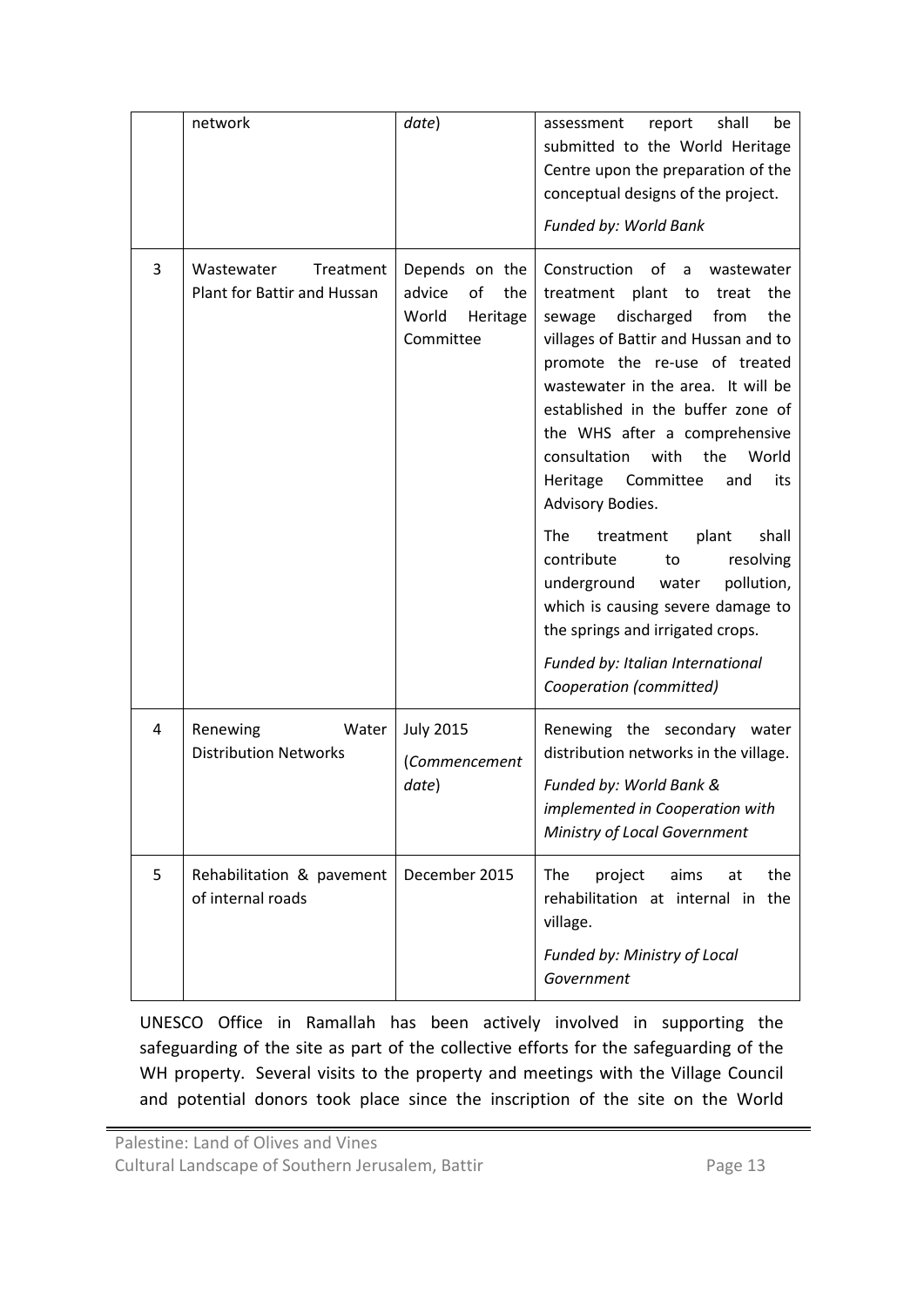Heritage List. These meetings aimed to jointly review and identify conservation and management challenges, propose solutions and also to integrate them in comprehensive projects for the safeguarding, rehabilitation, and promotion of the agro-cultural landscape. The work is being carried out in cooperation with local and national stakeholders and relevant UN agencies for funding.

Moreover, UNESCO Office in Ramallah has proposed a joint project "*Safeguarding the Bethlehem Western Villages; Environmental Protection, Agricultural Practices and Livelihood Support, Cultural Heritage Preservation, Landscape Planning and Sustainable Empowerment of Rural and Refugee Communities in the Bethlehem Western Villages*" within UNDAF (*United Nations Development Assistance Framework 2014-2016*) for the State of Palestine, as it had been approved by Palestinian government.

This preliminary proposal involved UNESCO, FAO, UNDP, UN-Habitat, in cooperation with OCHA and under the coordination of UNSCO, and was submitted under the UNDAF priority area "*Urban Development and Natural Resources Management and Infrastructure*". The proposal targets six villages in Bethlehem Governorate including the village of Battir. It was submitted through UN Resident Coordinator's office to a number of key Gulf partners in June 2014 for consideration and possible funding. The project remains pending and the partners are expecting feedback from the potentials donors.

#### **3.4. Conservation and Management of the Property**

In order to achieve comprehensive conservation and management of the property, the various stakeholders, have been working together on the preparation of various tools that ensure their goals. These tools include: a conservation plan, a management plan, and a physical master plan for the land-use in the village.

#### *Conservation Plan*

The stakeholders recognize the importance of the conservation plan in order to indicate the actions necessary to realise the desired state of conservation for the Site. Until the preparation of this report, a comprehensive survey of the site and its components was completed and digitized, and the work on identifying the various factors that are affecting the landscape shall start in the coming few months. The initial surveys and database for the site was implemented though Battir Conservation and Management Plan project, and the surveys are updated regularly by the village council and its eco-museum.

The work on a comprehensive conservation plan is expected to be finalized by the end of 2017; however initial actions that shall contribute to achieving the desired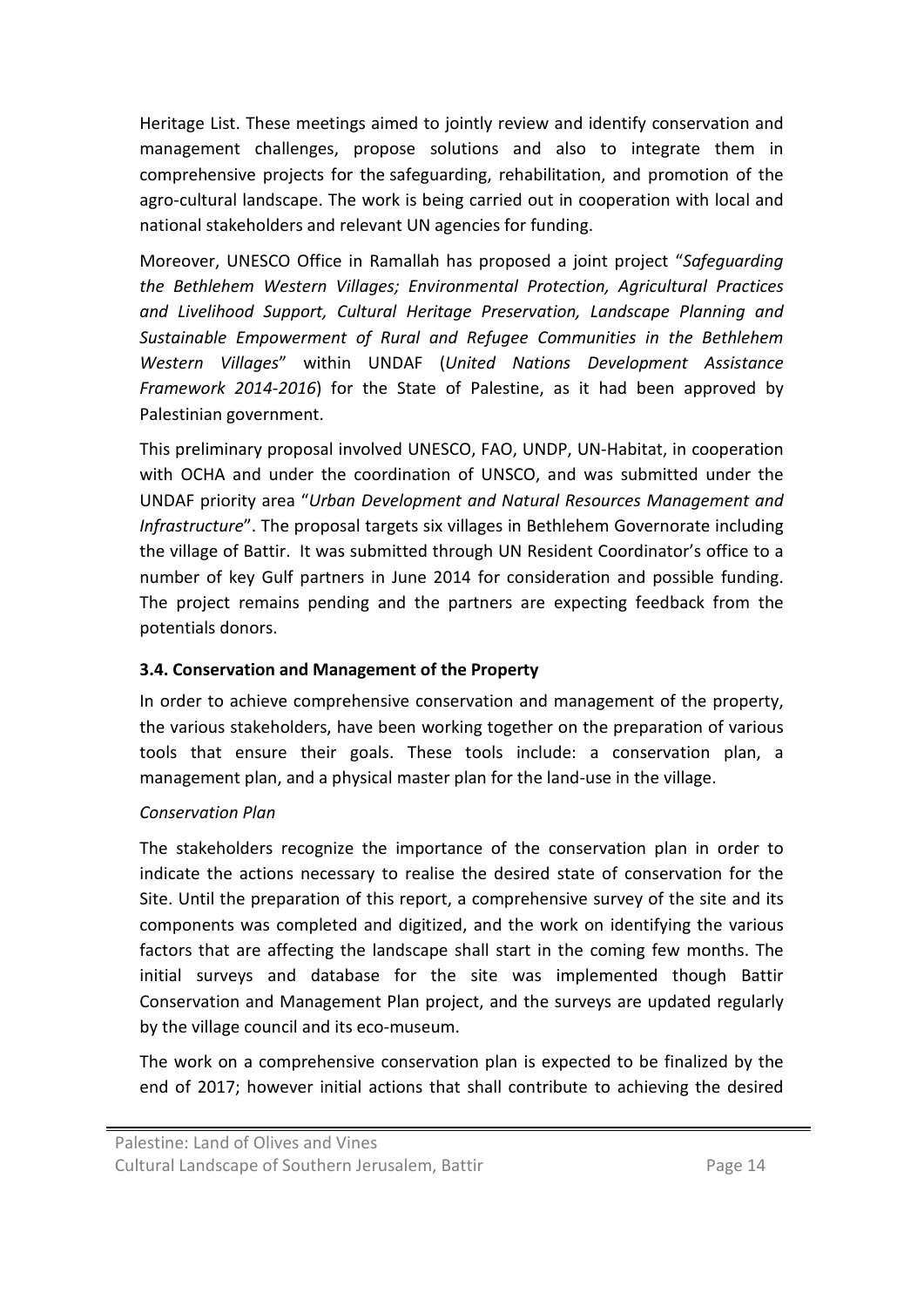state of conservation were identified by the stakeholders, and are being implemented or shall be implemented in the near future.

## *Management Plan*

Initial efforts have been undertaken by the various stakeholders towards realizing a Management Plan based on the guidelines of the management plan presented in the nomination file, and based on earlier efforts of undertaken Battir village council. The guidelines clearly set out necessary aims and policies that are needed to guide all interventions and actions required to preserve and sustain the outstanding Universal Values of the property.

The work on the management plan is expected to be finalized by the end of 2017,. The plan shall be prepared by the various stakeholders (Ministry of Tourism and Antiquities, Ministry of Environment, Battir Village Council and its Landscape Ecomuseum and the Centre for Cultural Heritage Preservation in Bethlehem) in addition to the local community in Battir.

#### *Physical Master Plan*

At the time, Battir village council is working with the Ministry of Local Government on the preparation of a physical master plan for the village. The Plan is being prepared according to Building and Planning Law no. 79 (1966), and aims to regulate the land-use and building licenses within the village; the plan shall cover parts of the core and buffer zones of the World Heritage Site. The master plan shall be finalized by the end of this year.

## **4. Conclusion**

The threats resulting from the construction of a "Wall" by Israel along the property remain valid until a binding decision, in conformity with Article 6, section 3 of the WH Convention (1972), is adopted by the concerned Israeli authorities stipulating that no" "Wall" can ever be constructed in, or around the site is necessary to dismiss this threat, and ensures a proper protection of the property and its integrity and authenticity.

In the light of the above, although considering the development of the past seven months, and the efforts of the various stakeholders in enhancing the state of conservation of the property and its settings, as success factors towards removing part of the threats that are affecting the property, Palestine wishes to retain the property "Palestine: Land of Olives and Vines – Cultural Landscape of Southern Jerusalem, Battir" from the List of World Heritage in Danger.